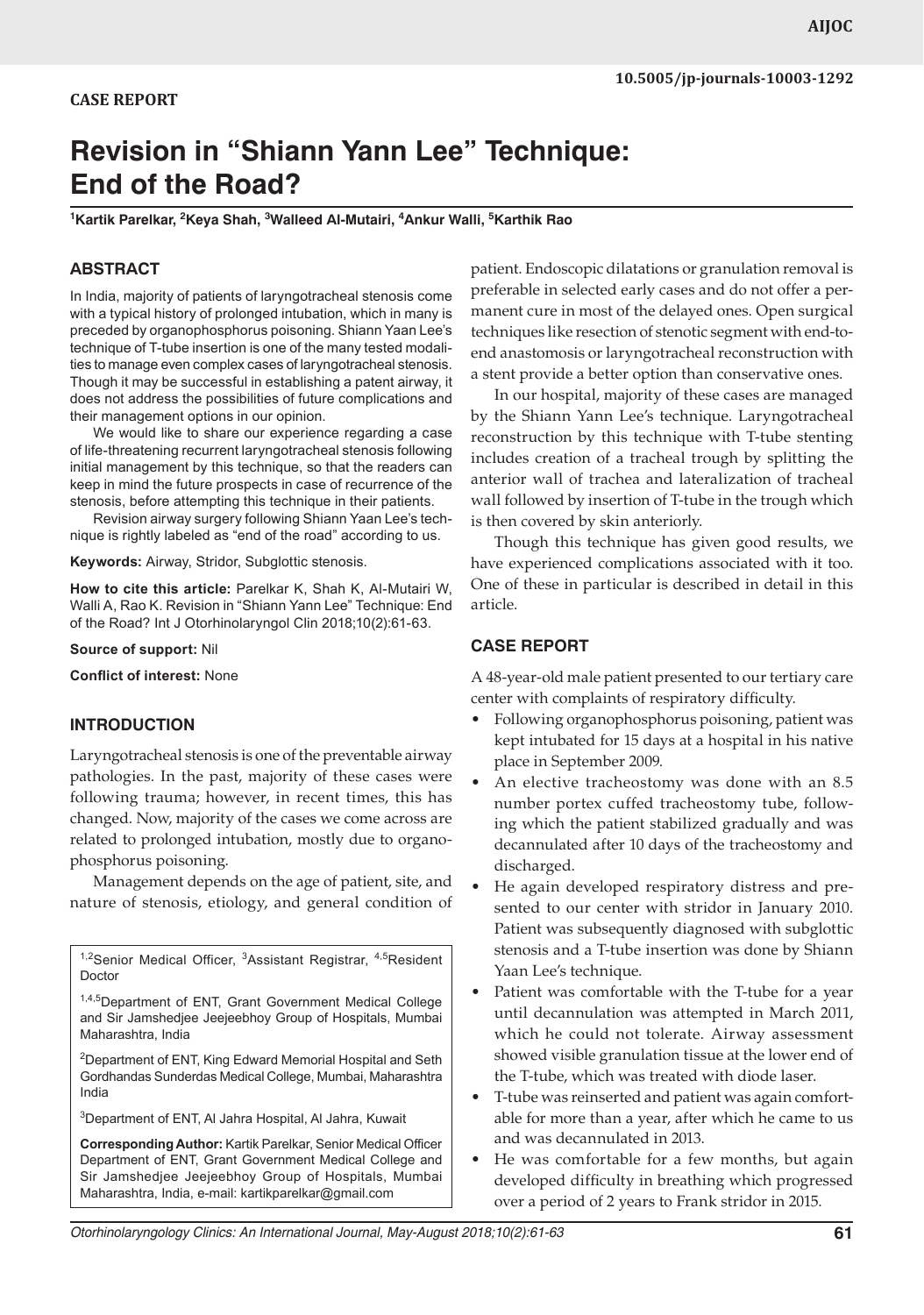

**Fig. 1:** The CT neck with thorax coronal view (volume rendering) showing the retromanubrial stenosis

Patient was admitted after an informed high-risk consent, and an urgent computed tomography (CT) of the neck along with thorax was done to evaluate the airway.

The scan revealed high-grade tracheal stenosis at the level of thoracic vertebra D2, just behind the superior border of the manubrium sternum. The stenosis was 2.5 cm in length, 5.6 and 5.2 mm in anteroposterior and transverse dimensions respectively. This level of maximal stenosis was 6.6 cm above the carina. The great vessels were 8 mm anteroinferior to this tracheal stenosis. The airway above this stenosis had no cartilaginous rings in the anterior wall and was distorted due to previous surgeries. The trachea below the level of stenosis was normal but of a very short length (Figs 1 and 2).

Patient was stabilized temporarily with intravenous steroids and nebulization. Before a definitive plan of management could be formed, the patient deteriorated. He had to be kept on continuous positive airway pressure in order to buy time.

The cardiothoracic team was called in and an emergency tracheostomy through the retromanubrial stenosis was performed. A horizontal incision was made at the level of the sternal notch, and a mastoid retractor was applied. Dissection was done in the fatty tissue behind the manubrium meticulously remaining in the midline. Trachea could be identified in the lower part which was opened with a long scissor and the stenotic segment was cut open.

Suctioning was done; a lot of purulent secretion had collected below the stenosis over so many months, leading to features of pneumonia in the chest. Patient was allowed to breathe and the saturation was allowed to improve over a few minutes, following which a 7 number tracheostomy tube was inserted through the cut open stenotic segment. This was secured in place and patient was medically stabilized in the intensive care unit.



**Fig. 2:** The CT neck with upper thorax sagittal view showing the retromanubrial stenosis

The patient was then discharged with a permanent tracheostomy tube, sitting at an unusually low position in the neck.

## **DISCUSSION**

In recent years, the awareness of laryngotracheal stenosis as a treatable condition has increased. Though prolonged intubation is a major cause, the other known causes of stenosis include airway trauma, inhalation burns, and irradiation. More rare causes are tracheal infections including bacterial tracheitis, tuberculosis, histoplasmosis, and diphtheria, and collagen vascular diseases including Wegener's granulomatosis, relapsing polychondritis, polyarteritis, and scleroderma.<sup>1</sup>

According to us, a protocol-based standardized management of these cases is essential. The dictum, "The right time for a tracheostomy is when you think of it," needs to be changed. When patients of stenosis come in stridor, an airway assessment with a zero-degree endoscope in the operating room is the essential first step. A planned tracheostomy preferably through the stenotic segment or just below it can be done if required in emergency.

Once the tracheostomy is performed, we recommend taking a tracheal swab for culture sensitivity (c/s) and starting antibiotic management according to it, until definitive surgery is performed. This is important for successful outcome of open surgical techniques.

Imaging by a CT virtual bronchoscopy helps in assessing the length of the stenosis, its site, the diameter, and also the rest of the lower airway. Radiological assessment of the lower airway is the only option when visualization is not possible by the endoscopes beyond the stenotic segment. However, it cannot assess the mucosal condition and the dynamic nature of the airway pathology like a real-time endoscopy. Once the assessment is complete